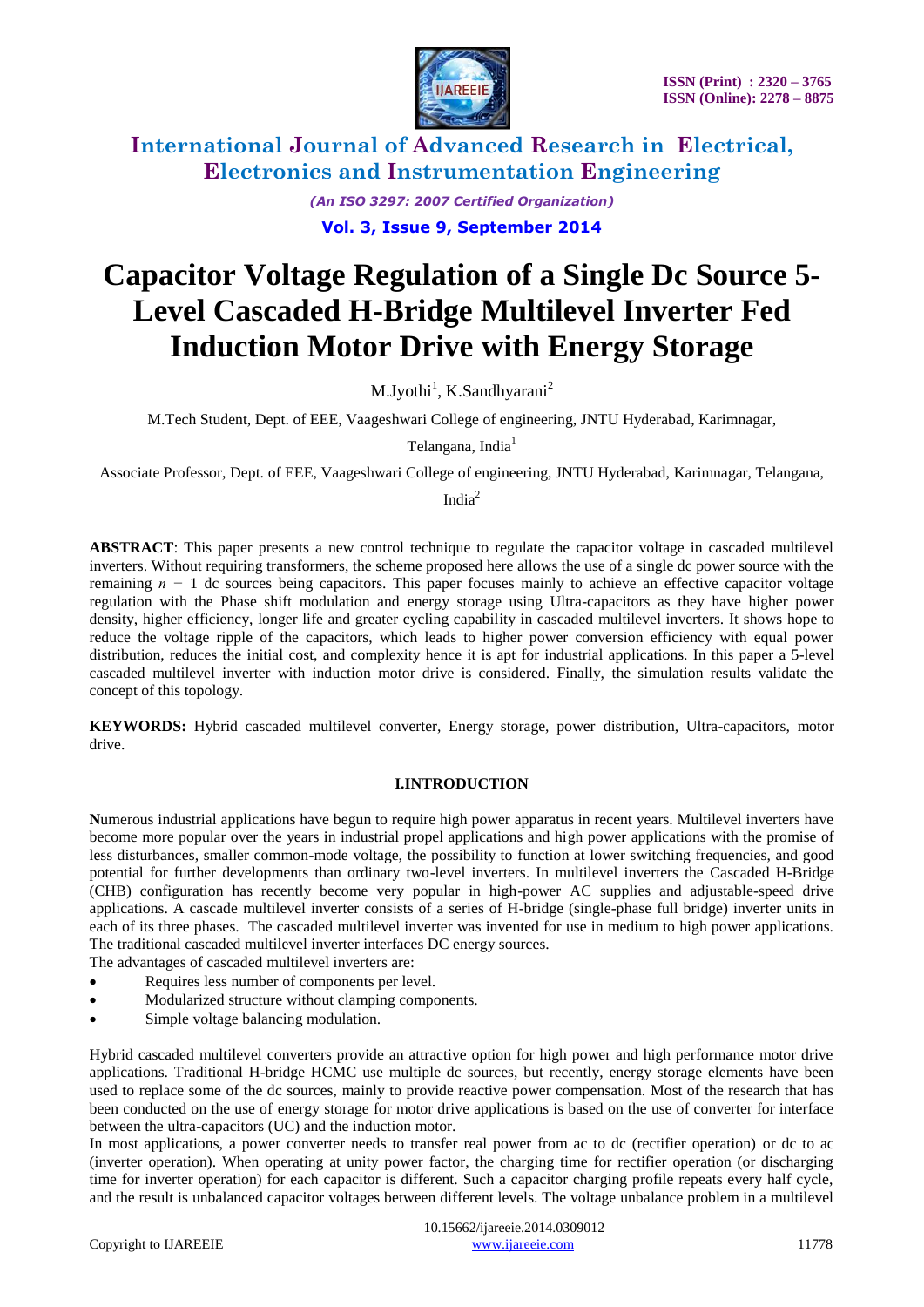

*(An ISO 3297: 2007 Certified Organization)*

### **Vol. 3, Issue 9, September 2014**

converter can be solved by several approaches, such as replacing capacitors by a controlled constant dc voltage source such as pulse-width modulation (PWM) voltage regulators or batteries. The use of a controlled dc voltage will result in system complexity and cost penalties. With the high power nature of utility power systems, the converter switching frequency must be kept to a minimum to avoid switching losses and electromagnetic interference (EMI) problems. When operating at zero power factors, however, the capacitor voltages can be balanced by equal charge and discharge in one-half cycle. This indicates that the converter can transfer pure reactive power without the voltage unbalance problem.

#### **II. PROPOSED TOPOLOGY**

In this paper, the proposed multilevel inverter not only has the modularity feature of cascaded topologies but also consists of single dc source and the remaining are of capacitors. Proposed topology is not only used to regulate the voltage across the capacitors and also used for energy storage purpose with the use of ultra capacitors.



Figure.1: Topology for the five-level H-bridge cascaded multilevel converter fed induction motor drive.

In this topology, each leg of a standard three-leg converter is connected in series with an H-bridge converter. The threeleg converter is powered by a dc source while each of the three H-bridges is supplied by a capacitor. While the this topology has the advantage of utilizing only a single dc power supply.

#### **III. CAPACITOR VOLTAGE REGULATION**

The most important factors causing the voltage imbalance among these DC capacitors are the difference in the power stage losses and the component tolerances. The internal losses may be differently influenced by the switching and conduction activity and the component tolerances. To achieve steady-state, balanced voltages, these DC capacitors must have the same amount of real power utilization in a given period of time. Due to sharing the same output current, the differences in the capacitor currents are caused by the different duty cycles, because a capacitor current is a product of a duty cycle and an output current. Therefore, the average switching functions or duty cycles in these H-bridge converters must be identical.

The imbalance of DC capacitor voltages will degrade the quality of the voltage output. In severe cases, this could lead to the complete collapse of the power conversion system. Moreover, it will cause excessive voltages across the devices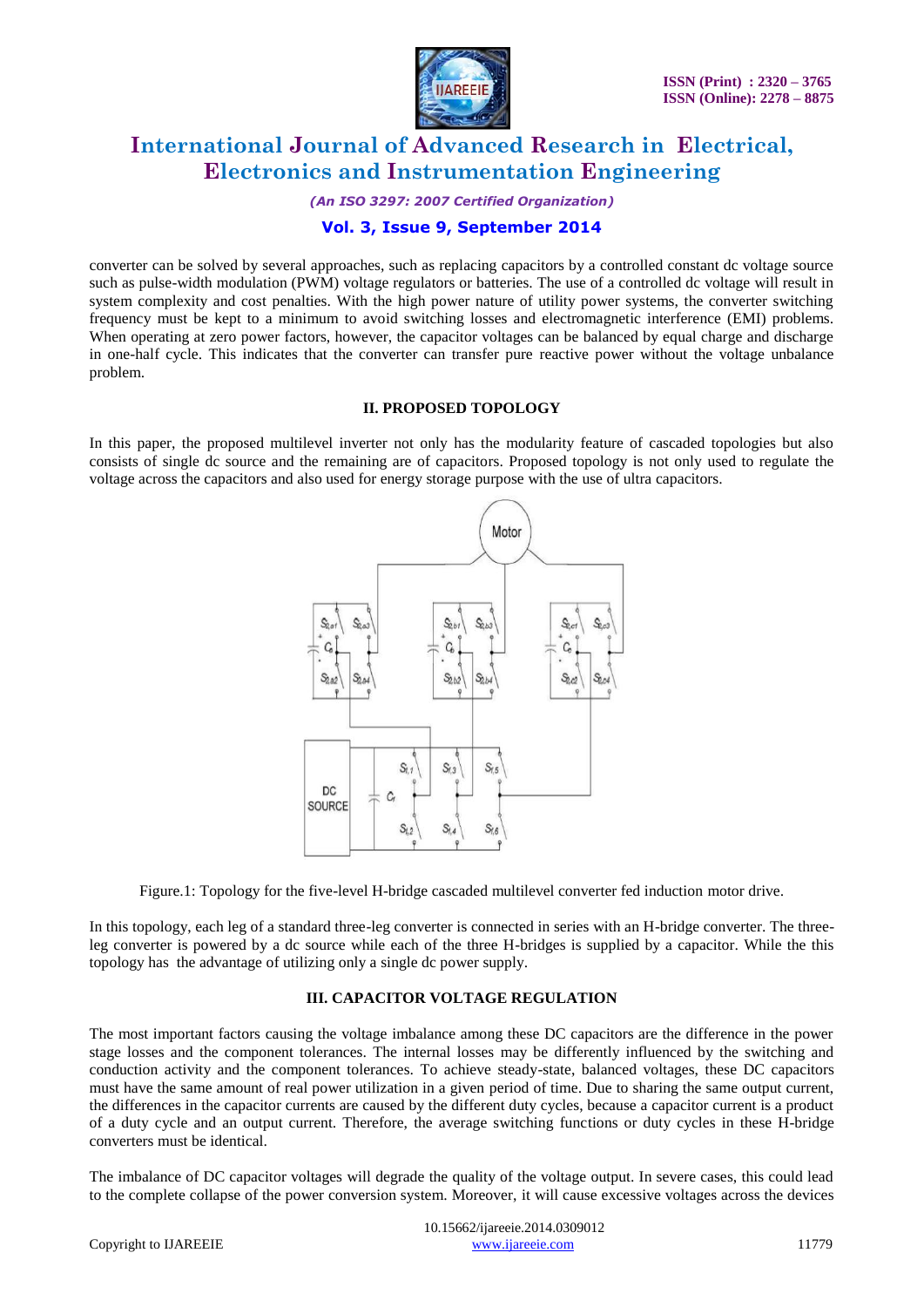

*(An ISO 3297: 2007 Certified Organization)*

### **Vol. 3, Issue 9, September 2014**

and an imbalance of switching losses. An adequate control strategy for avoiding the imbalance of DC capacitor voltages must meet the following requirements.

- 1) The impact on voltage quality should be as small as possible.
- 2) It can balance voltages when components of H-bridges have parameter variations.
- 3) It can balance voltages when H-bridges switch with different switching patterns.

In the proposed topology, the capacitor voltage regulation is obtained by using a new technique called phase shift modulation. The principle of operation is explained by the following figure.2 shown below.



Fig.2 Impact of a phase shift in *v*1 on the power supplied by the auxiliary cell. (a) No phase shift. (b) Shift to the right. (c) Shift to the left.

The operation of the capacitor voltage regulation using phase shift modulation is clearly explained as, when the capacitor is charging, the generated active power in the main cell will be greater than the power transferred to the load and the remaining power is used charge the capacitor of the auxiliary cell. While when the capacitor is discharging, the main cell will not supply as much power. Consequently, the capacitor in the auxiliary cell will be discharged. When no

 10.15662/ijareeie.2014.0309012 Copyright to IJAREEIE [www.ijareeie.com](http://www.ijareeie.com/) 11780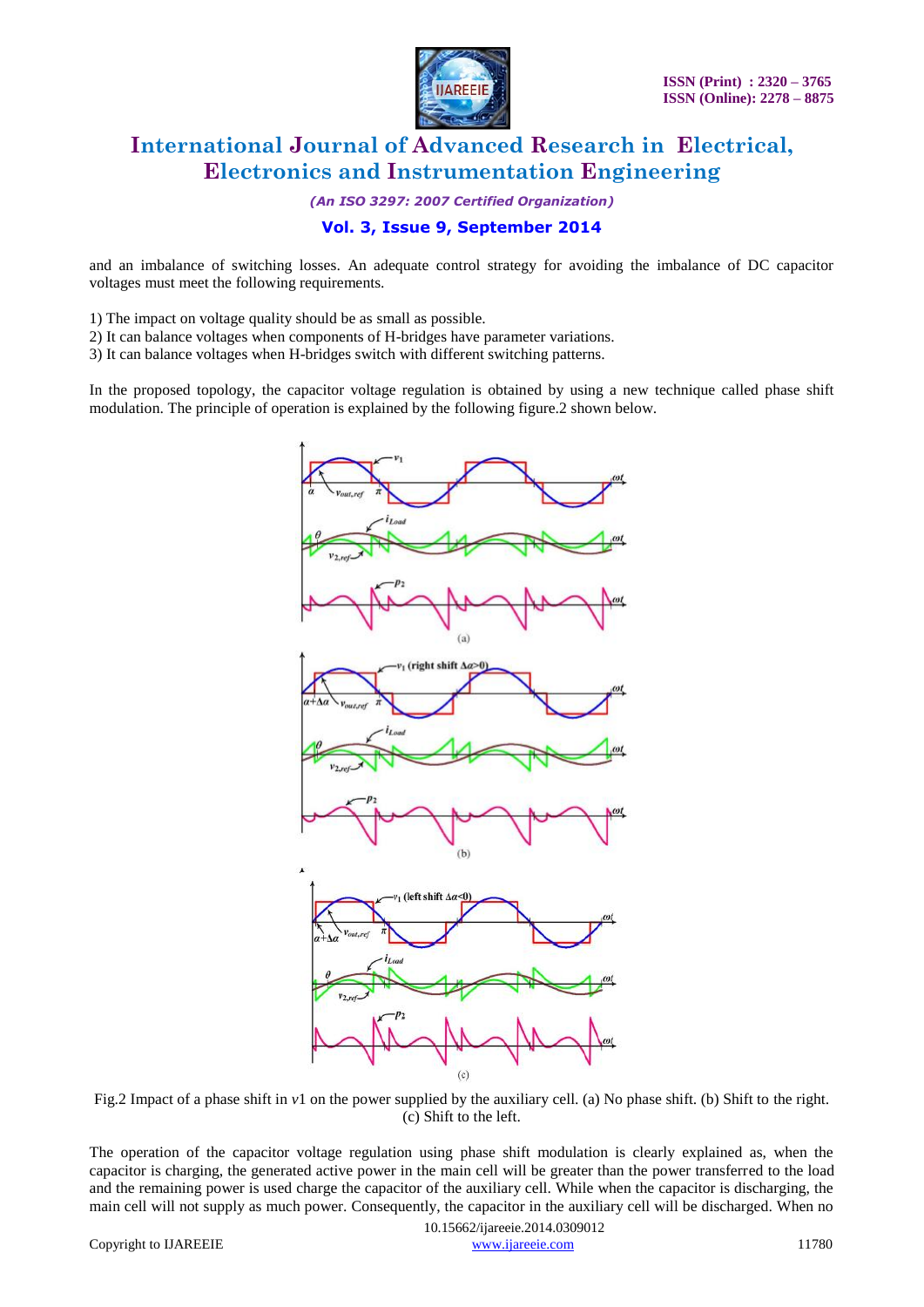

*(An ISO 3297: 2007 Certified Organization)*

### **Vol. 3, Issue 9, September 2014**

phase shifting is applied, the average power that the harmonics send out during a cycle is zero, which therefore does not contribute to the output power of the cell. Therefore, by controlling  $\Delta a$  we can charge or discharge the capacitor to regulate its voltage at the desired value. By this principle explained above, clearly shows that capacitor voltage regulation is effectively achieved by phase shift modulation.

#### **IV. ENERGY STORAGE**

Electrical energy storage is emerging as a key technology with applications in areas such as improved reliability and power quality in the utility sector and other non-stationary power applications, integration of renewable sources into distributed generation systems, improved energy efficiency and productivity in conventional power generation plants, and regenerative motor drive systems. Energy storage systems can be characterized by their specific requirements such as power levels, energy storage capacity, and response time (determined by storage times or discharge times). The ultra-capacitor as an energy storage device dedicated for power conversion applications. In comparison to state of the art electrochemical batteries, the ultra-capacitors have higher power density, higher efficiency, longer lifetime and greater cycling capability. In comparison to the state of the art electrolytic capacitors, the ultra-capacitors have higher energy density. All these advantages make the ultra-capacitors good candidate for many power conversion applications. In the proposed topology the cascaded multilevel inverter consists of single dc source, and the remaining are of capacitors, these capacitors are replaced by the ultra capacitors which are very efficient for energy storage.

#### **V. EXPERIMENTAL RESULTS**

Matlab simulations are employed to validate the proposed method. The experimental results show that the proposed method can effectively eliminate the specific harmonics, and the output voltage waveforms have low total harmonic distortion (THD). The output phase voltage of cascaded multilevel inverter for 7-levels is shown in Fig.3.



Fig.3 Output phase voltage waveform of a five level inverter.

The effective capacitor voltage regulation obtained by using phase shift modulation is shown in figure.4 Below.



Fig.4 capacitor voltage (V), stator current (A), and stator voltage vs time. The proposed topology of induction motor drive parameters are shown in the below figure**.**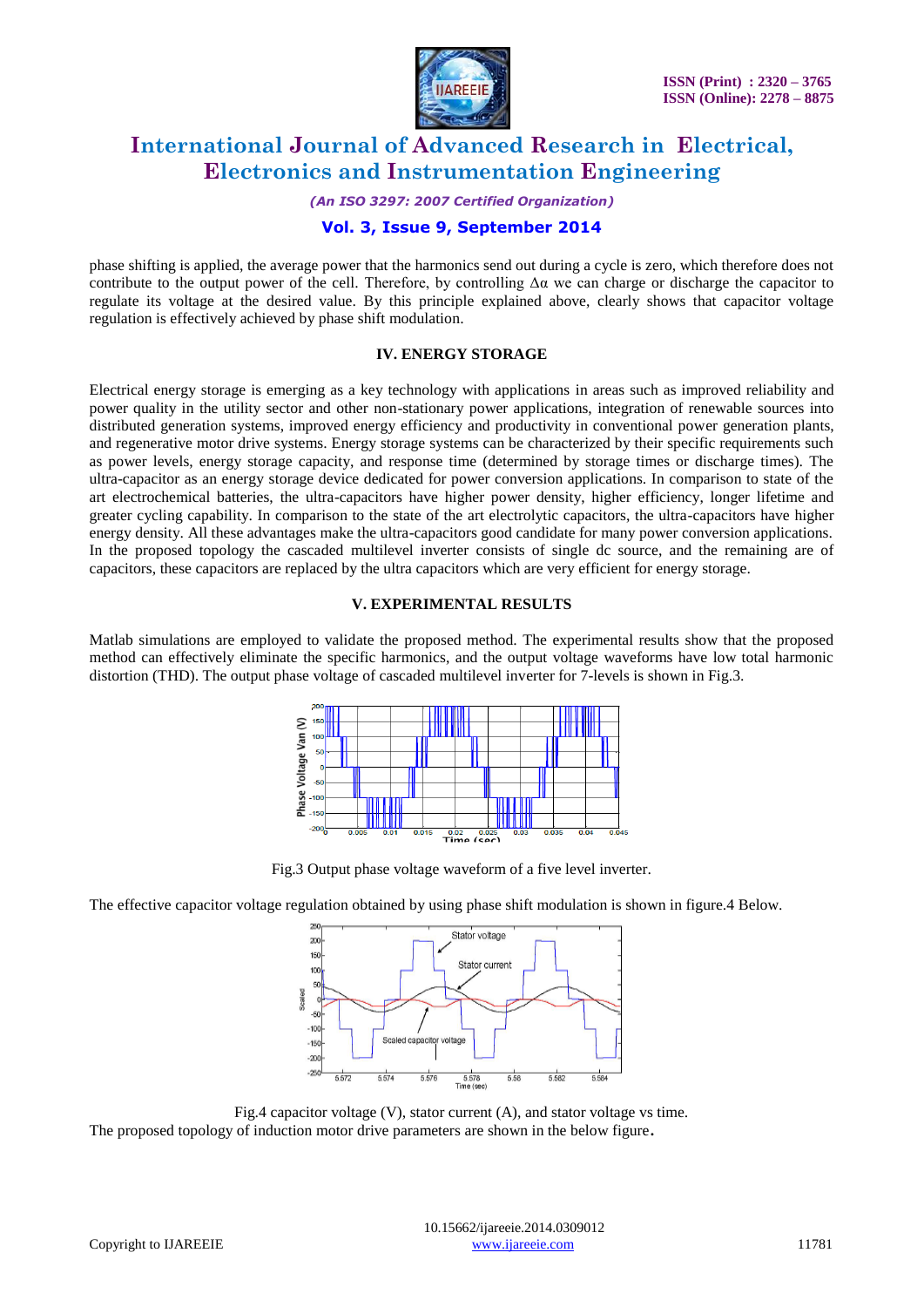

### *(An ISO 3297: 2007 Certified Organization)*

#### **Vol. 3, Issue 9, September 2014**



Fig.5 Rotor speed of induction motor.

By this simulation results, we can observe that the capacitor voltage regulation is achieved effectively by using phase shift modulation.

#### **VI. CONCLUSION**

A single-dc-source cascaded H-bridge multilevel converter has been analyzed. A new control method, phase-shift modulation, is used to regulate the voltage of the capacitors replacing the independent dc sources by capacitors. The proposed method offers an effective regulation of the capacitor voltage and the energy storage using ultra-capacitors as they have higher power density, higher efficiency, longer life and greater cycling capability with hybrid cascaded multilevel inverter topologies for high performance motor drive applications. The experimental results show the effectiveness of this method of regulating the capacitor and reduce the voltage ripple of the capacitors, which leads to higher power conversion efficiency with equal power distribution, reduces the initial cost, and complexity hence it is apt for industrial applications.

#### **REFERENCES**

- 1. S. Srikanthan and M. K. Mishra, "DC capacitor voltage equalization in neutral clamped inverters for DSTATCOM application," IEEE Trans. Ind. Electron., vol. 57, no. 8, pp. 2768–2775, Aug. 2010.
- 2. J. Zaragoza, J. Pou, S. Ceballos, E. Robles, C. Jaen, and M. Corbalan, "Voltage-balance compensator for a carrier-based modulation in the neutral-point-clamped converter," IEEE Trans. Ind. Electron., vol. 56, no. 2, pp. 305-314, Feb. 2009.
- 3. J. Liao, K. Wan, and M. Ferdowsi, "Cascaded H-bridge multilevel inverters—A reexamination," in Proc. IEEE Veh. Power Propulsion Conf., 2007, pp. 203–207.
- 4. M. H. Ameri and S. Farhangi, "A new simple method for capacitors voltage balancing in cascaded H-bridge SSSC," in Proc. Power Electron. and Drive Syst. and Technologies Conf., 2010, pp. 147-151.
- 5. K. A. Corzine and X. Kou, "Capacitor voltage balancing in full binary combination schema flying capacitor multilevel inverters," IEEE Power Electron. Lett., vol. 1, no. 1, pp. 2-5, Mar. 2003.
- 6. H. Sepahvand, M. Khazraei, M. Ferdowsi, and K. A. Corzine, "Feasibility of capacitor voltage regulation and output voltage harmonic minimization in cascaded H-bridge converters," in Proc. IEEE Appl. Power Electron. Conf. Expo., 2010, pp. 452-457.
- 7. H. Li, K. Wang, D. Zhang, and W. Ren, "Improved performance and control of hybrid cascaded H-bridge inverter for utility interactive renewable energy applications," in Proc. IEEE Power Electron. Specialists Conf., 2007, pp. 2465- 2471.
- 8. H. S. Patel and R. G. Hoft, "Generalized techniques of harmonic elimination and voltage control in thyristor inverters: Part I harmonic elimination," IEEE Trans. Ind. Appl., vol. IA-9, no. 3, pp. 310-317, May 1973.
- 9. C. A. Silva, L. A. Cordova, P. Lezana, and L. Empringham, "Implementation and
- 10. control of a hybrid multilevel converter with floating dc links for current waveform improvement," *IEEE Trans. Ind. Electron.,* vol. 58, no. 6, pp. 2304- 2312, Jun. 2011.
- 11. K. Iwaya and I. Takahashi, "Novel multilevel PWM wave control method using
- *12.* series connected full bridge inverters," in *Proc. IEEE Int. Electric Machines and Drives Conf.*, 2003, vol. 3, pp. 1543-1548.
- 13. Y.-M. Park, J.-Y. Yoo, and S.-B. Lee, "Practical implementation of PWM synchronization and phase-shift method for cascaded H-bridge multilevel inverters based on a standard serial communication protocol," *IEEE Trans. Ind. Appl.,* vol. 44, no. 2, pp. 634-643, Mar. 2008.
- 14. J. A. Ulrich and A. R. Bendre, "Floating capacitor voltage regulation in diode clamped hybrid multilevel converters," in *Proc. IEEE Electric Ship Technologies Symp.*, 2009, pp. 197-202.